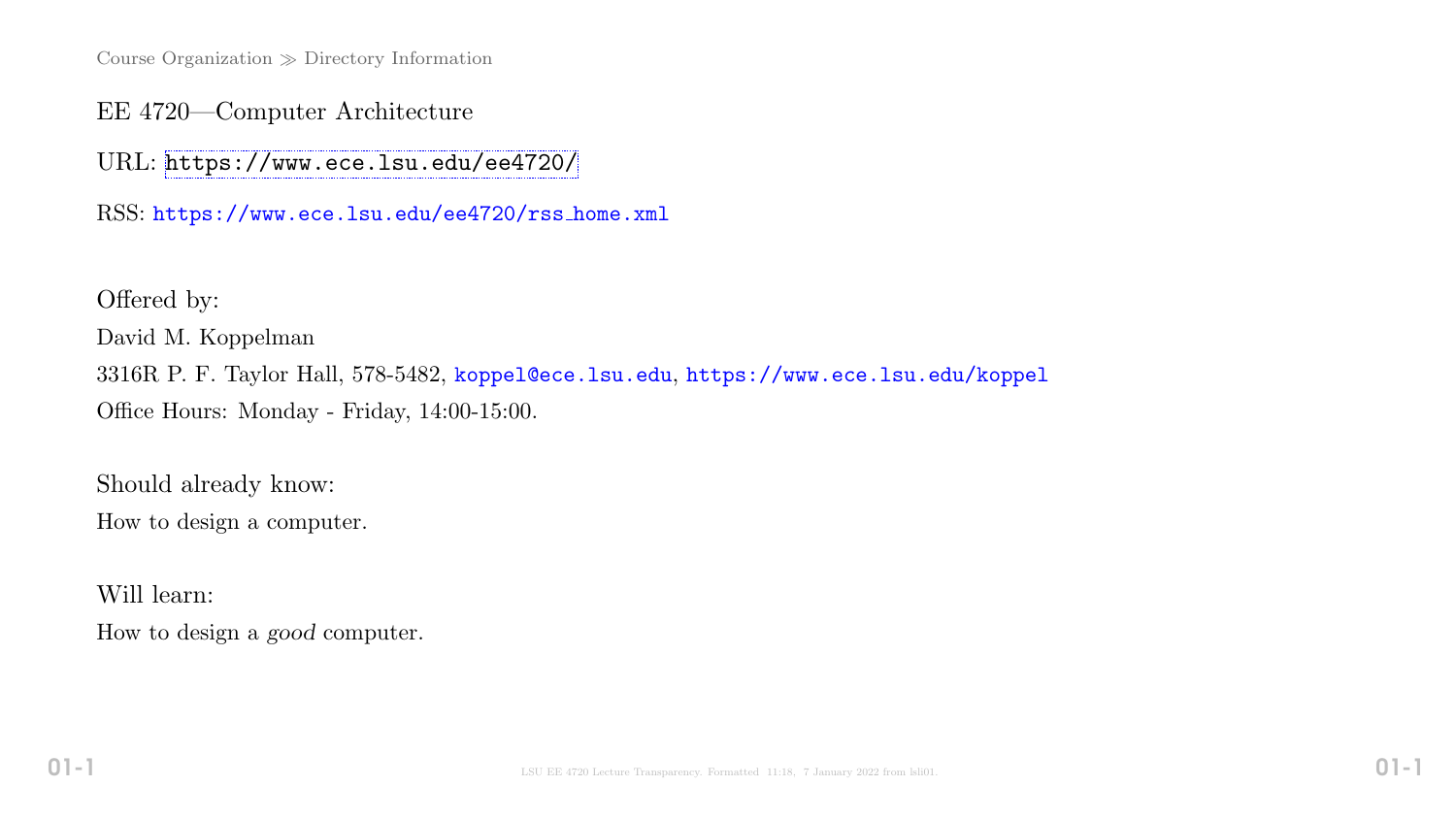Course Organization  $\gg$  Course Content

#### Prerequisites By Course:

EE 3752, Microprocessor Systems, and EE 3755, Computer Organization.

Prerequisites By Topic:

- Logic design.
- Computer organization.
- Assembly-language programming.

### Optional Text

"Computer architecture, a quantitative approach," John L. Hennessy & David A. Patterson, or "Computer organization & design," David A. Patterson & John L. Hennessy.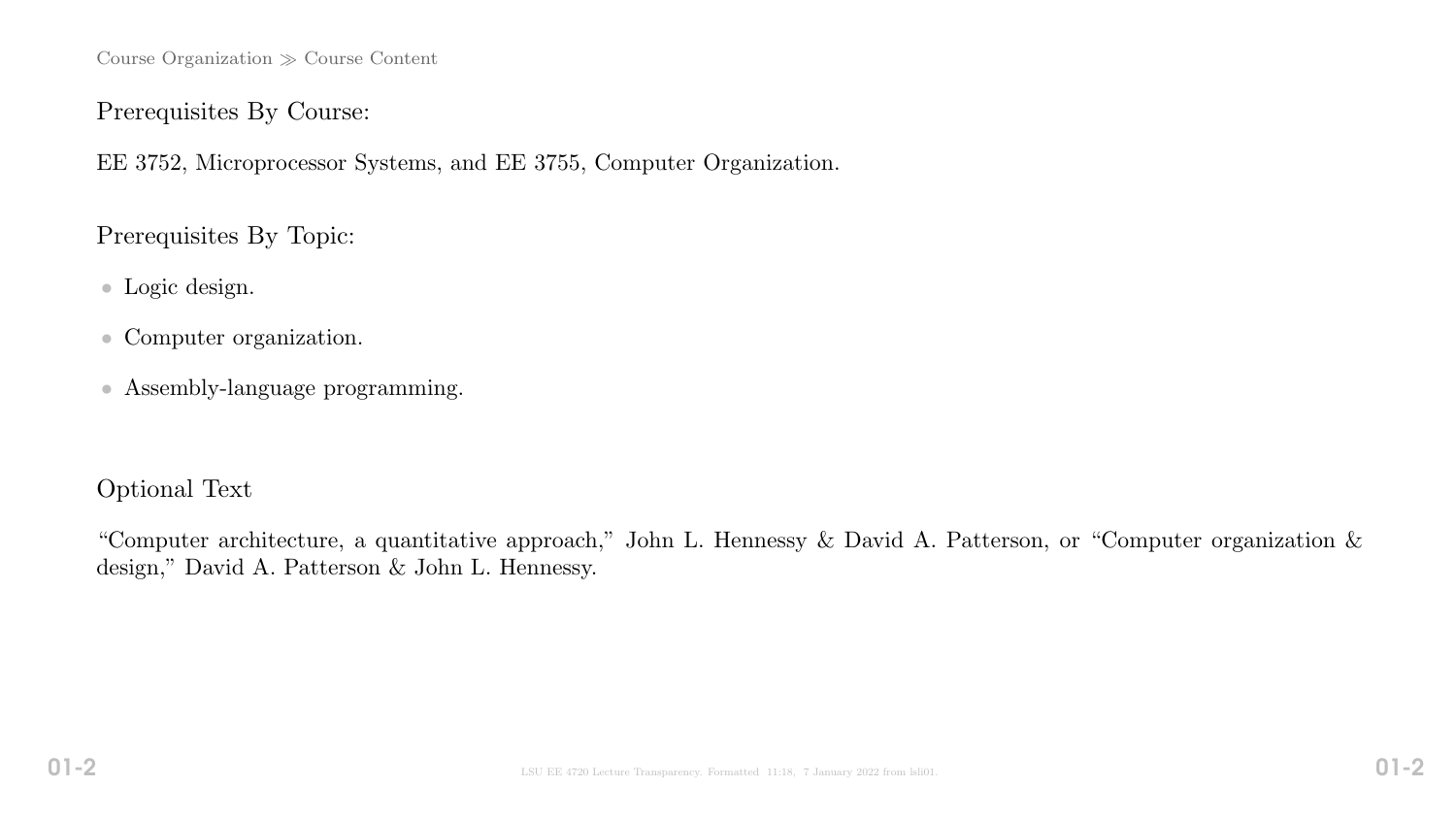#### Course Organization  $\gg$  Course Content

### Course Content

Topics that cover modern general-purpose microprocessors:

- CPU pipelined implementations.
- Instruction set families: RISC (←− normal), CISC (←− old-fashioned), VLIW (←− still niche).
- Code optimization and performance.
- Benchmarks, and when to believe them.
- Implementing interrupts and floating point operations.
- Single-core parallelism: pipelining, superscalar, vector instructions.
- Basic parallel computer organizations: multi-core, cluster.
- Branch prediction and related techniques.
- Dynamic scheduling.
- Caches and memory.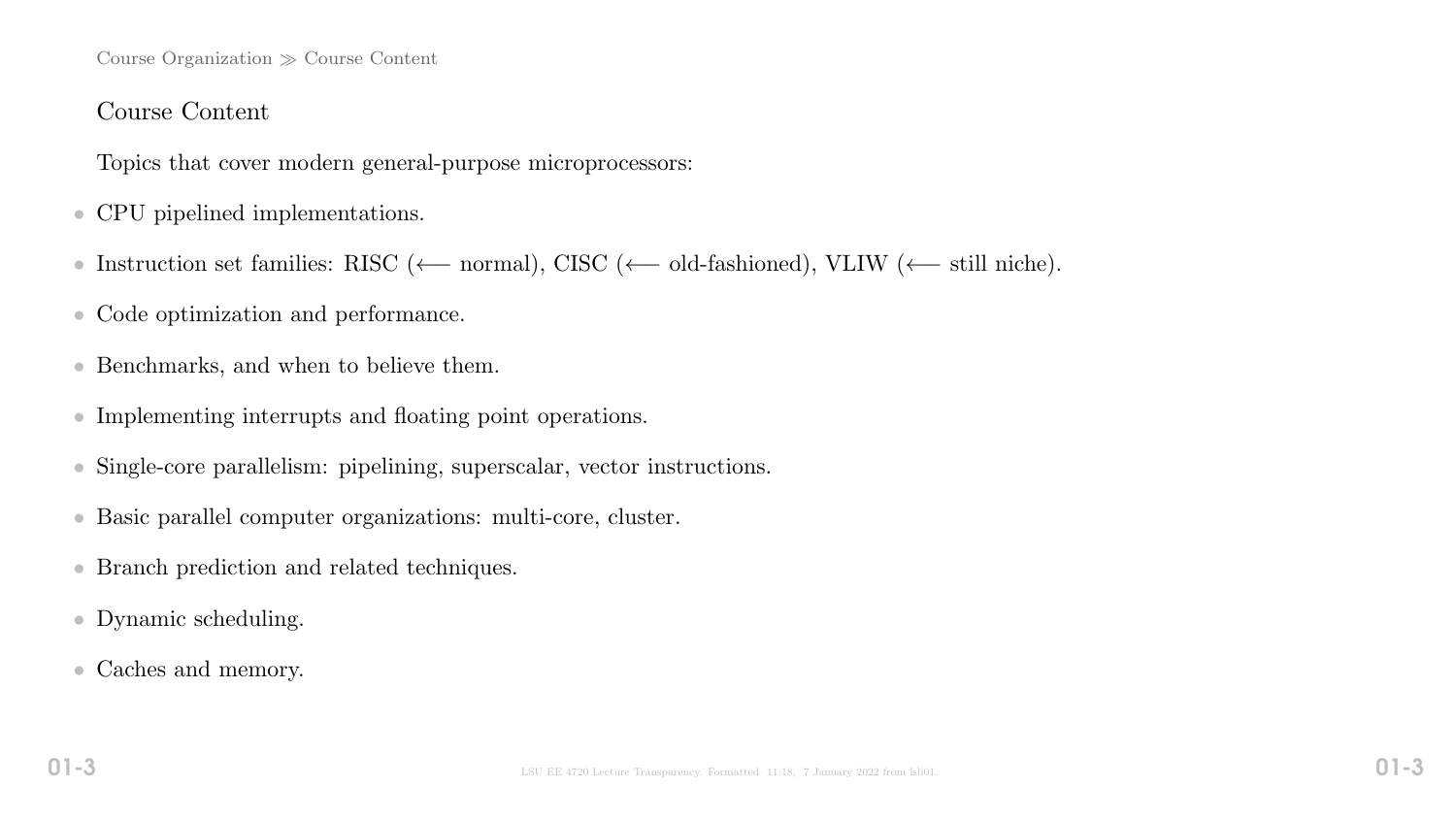Course Organization  $\gg$  Graded Material

Graded Material

Midterm Exam, 40%

Fifty minutes, closed book.

Final Exam, 40%

Two hours, closed book.

Yes, it's cumulative.

Homework, 20%

Written and computer assignments.

Lowest grade or unsubmitted assignment dropped.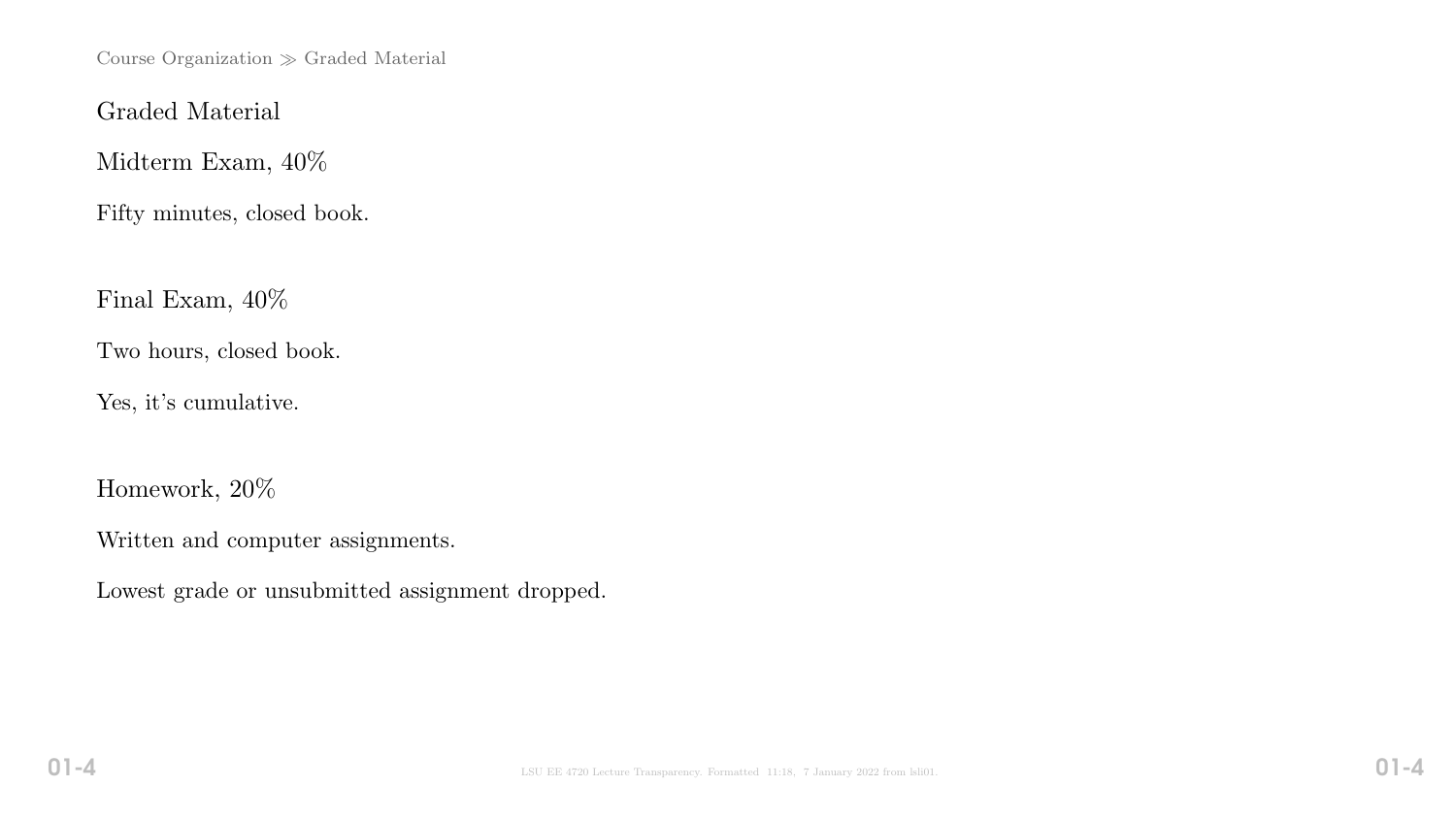Course Organization  $\gg$  Course Usefulness

### Course Usefulness

### Material in Course Needed For:

- General-purpose processor designers and testers.
- Special-purpose processor designers and testers.
- Compiler writers.
- Programmers of high-performance systems, including games, ML engines.
- Developing exploits for low-level vulnerabilities.
- Answering job interview questions.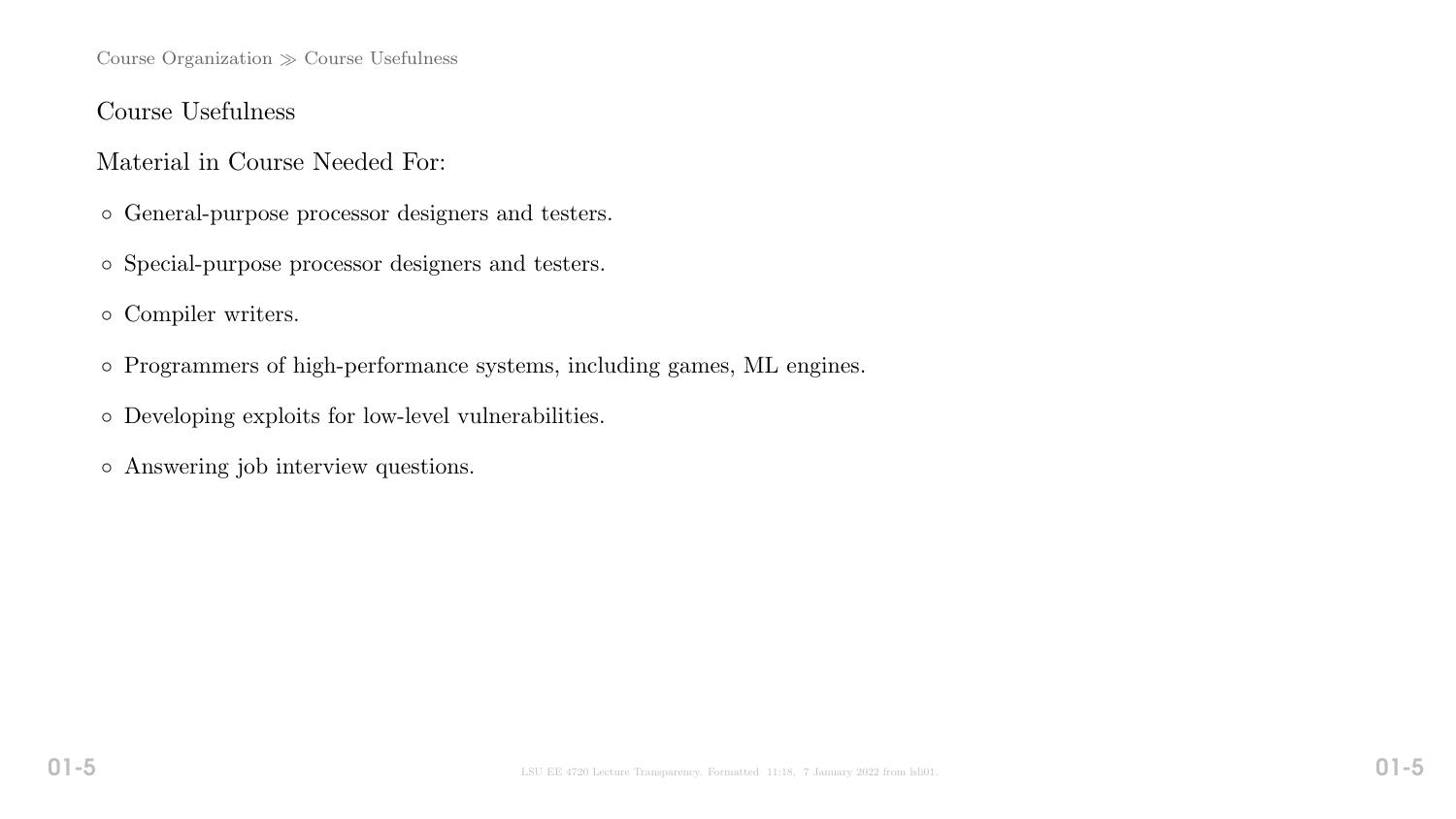Course Organization  $\gg$  Course Resources

### Course Resources

- Slides and other material via <https://www.ece.lsu.edu/ee4720/>
- Web site also has homework assignments, exams, grades, and other material.
- Announcements are on course home page and available as a Web (RSS) Feed.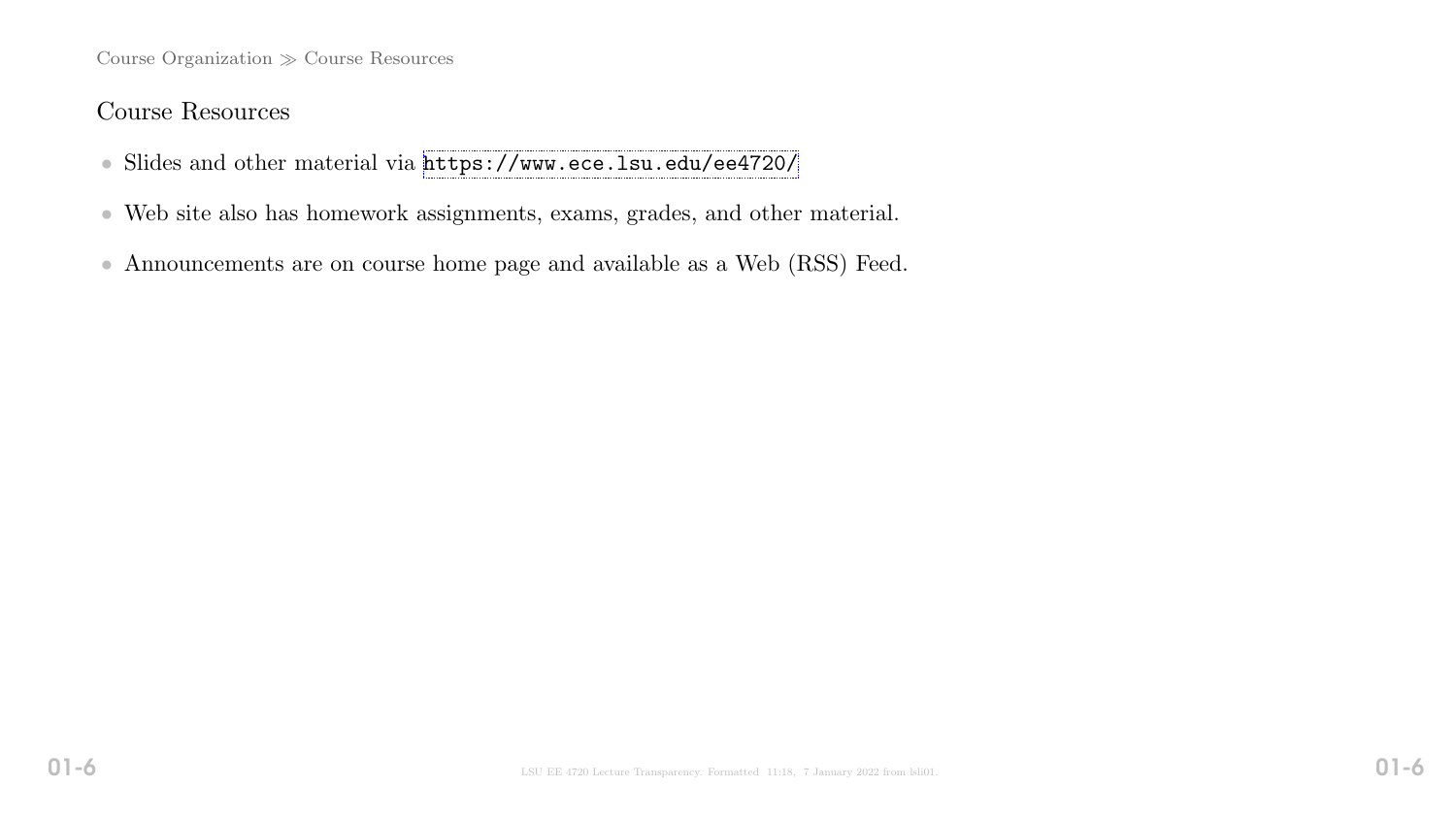# Instruction Set Architecture (ISA) Concept History

Key Concept: Split computer design into Architecture Design and Implementation.

Quick (and Temporary) Definitions

Instruction Set Architecture (ISA):

The Machine Language Examples: MIPS, Intel 64, Itanium, PowerPC.

Implementation:

The Chip Examples: Intel Core i7, Ryzen 5000, Cortex-X1 (Exynos 2100), Apple A15.

An ISA can have multiple implementations . . .

. . . sometimes developed decades apart.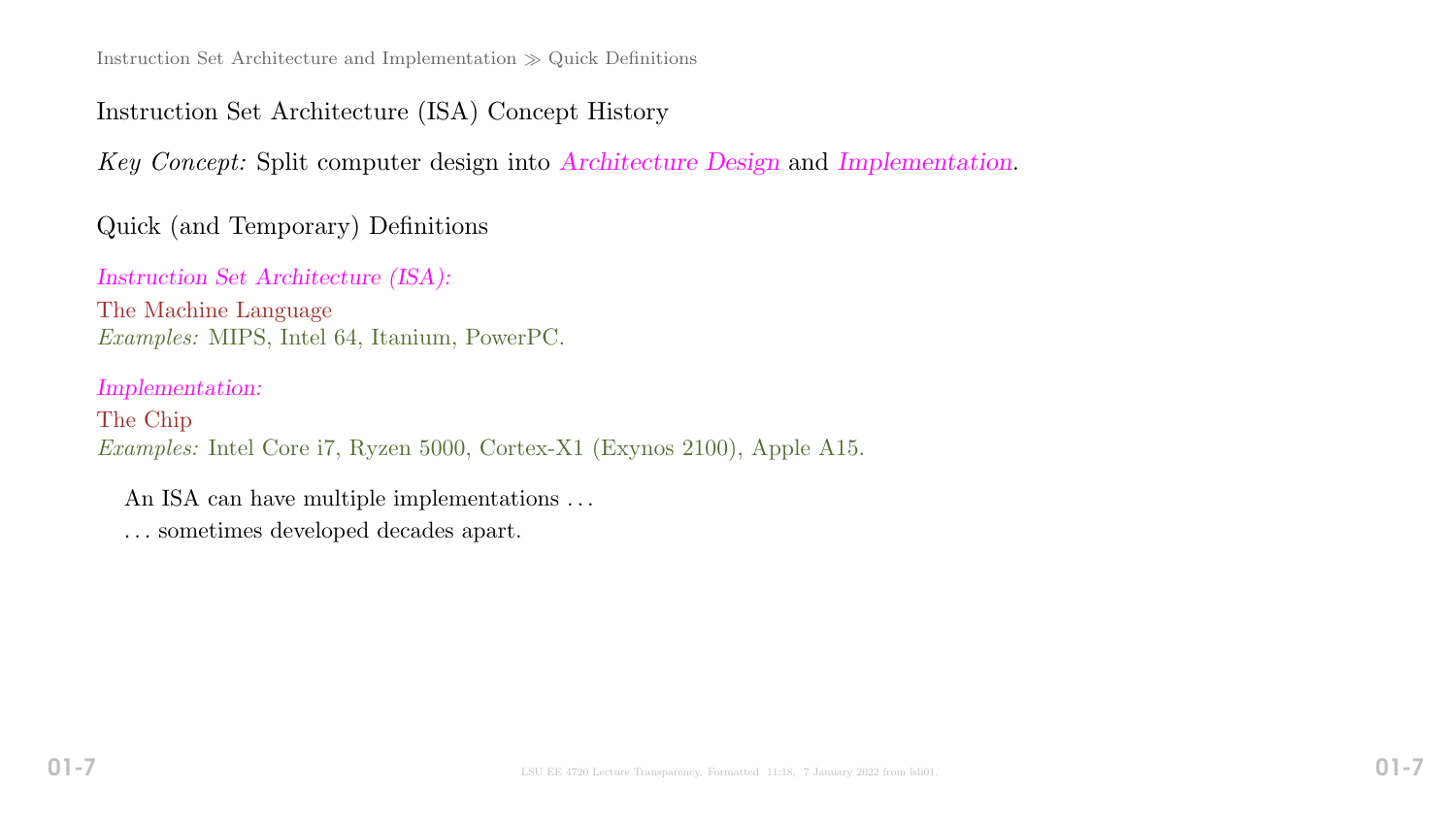Instruction Set Architecture and Implementation  $\gg$  ISA Concept Development  $\gg$  Early Computer Design

### Early Computer Design

ISA and Implementation not considered totally separate things.

Start with requirements. (*E.g.*, Need division instructions.)

Develop processor hardware.

ISA is documentation of "implementation" (developed hardware).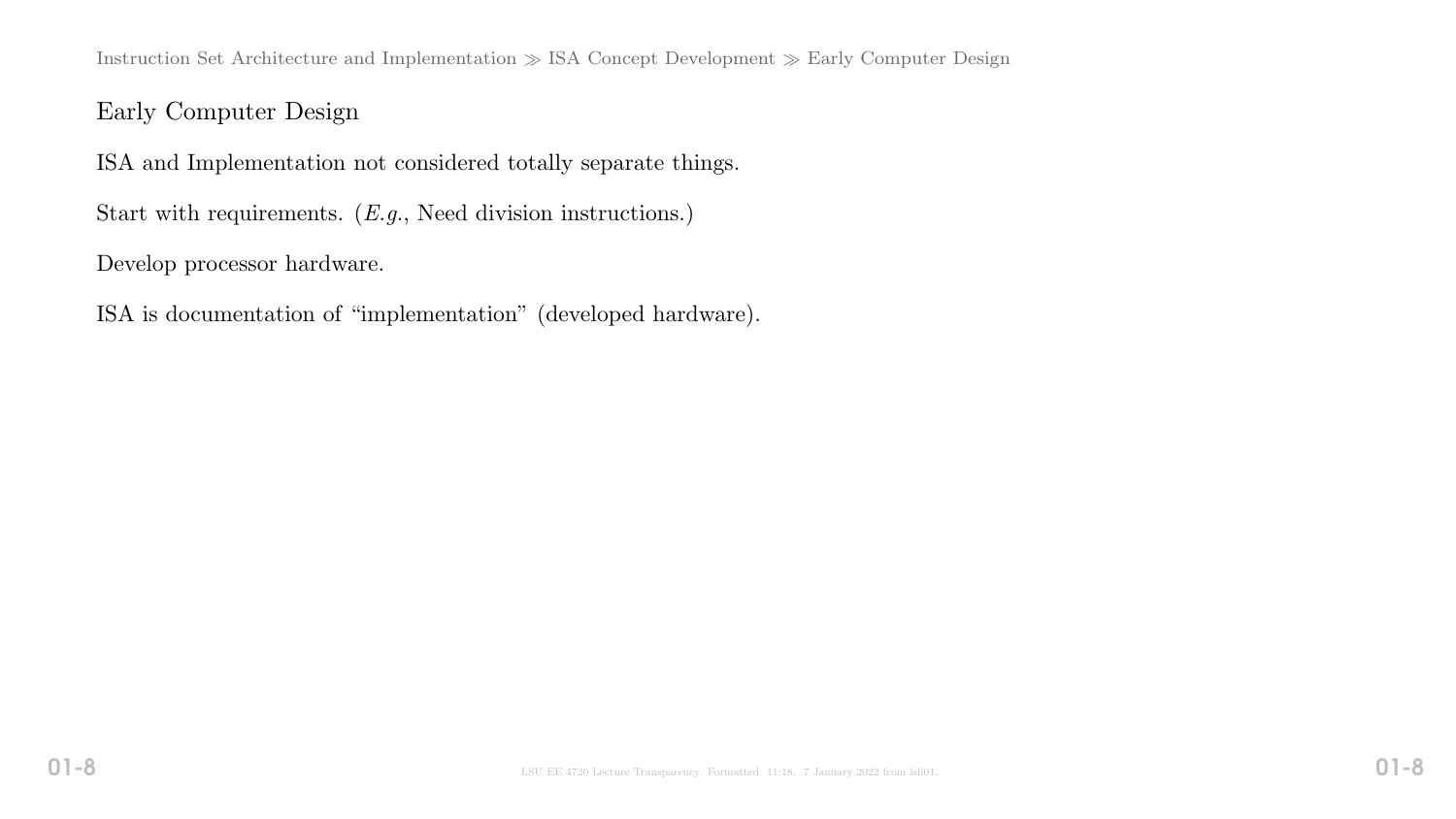Instruction Set Architecture and Implementation  $\gg$  ISA Concept Development  $\gg$  Early Computer Design

### Issues Discovered by Early Computer Manufacturers

Realization that software development expensive & time-consuming.

Would like to offer past customers better machine that runs old software.

Engineers naïvely argue that to improve hardware need to break old software.

Marketing people rather not test customers' loyalty, and so say don't break sw.

Note: IBM is run by salesman.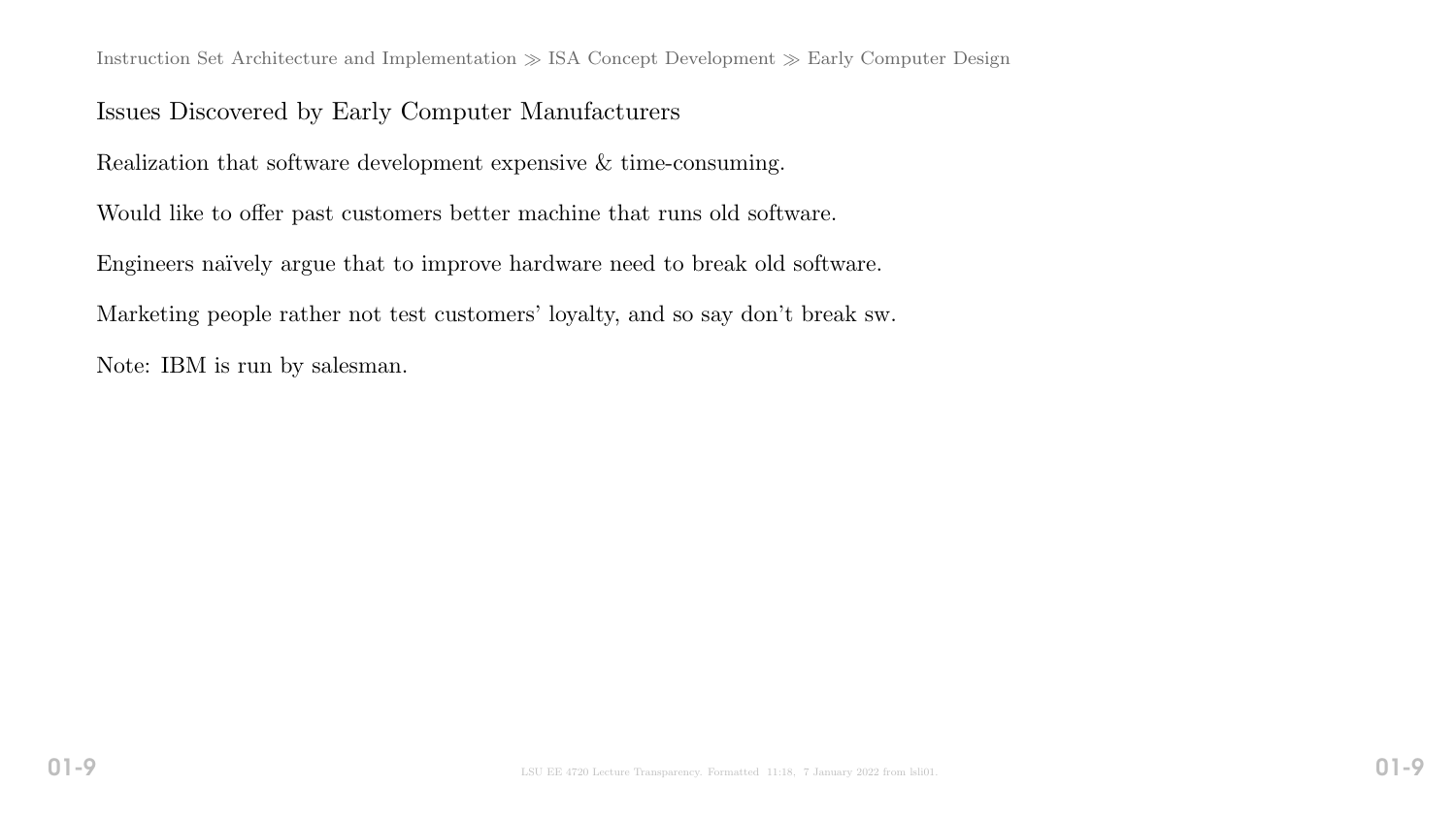Instruction Set Architecture and Implementation  $\gg$  ISA Concept Development  $\gg$  Modern ISA-then-Implementation Approach

### Modern ISA-then-Implementation Approach

Concept of ISA as distinct from implementation . . .

. . . crystallized by Amdahl, Blaauw, & Brooks [[1\]](#page-21-0) . . .

. . . when developing the IBM System/360

IBM wanted to develop implementations for different market segments . . . . . . such as entry-level, mid-range, etc.

They wanted a customer who bought and wrote software for an entry-level machine ... . . . to be able to upgrade to a mid-range machine . . .

. . . and run their software unmodified.

They also wanted that customer's software to run unmodified ... . . . on systems purchased years later.

To achieve this they carefully defined the System/360 ISA  $\dots$ . . . and made sure that all systems implemented this ISA.

System/360 developed in 1964 and its successors are still available ... . . . even in the year 2021.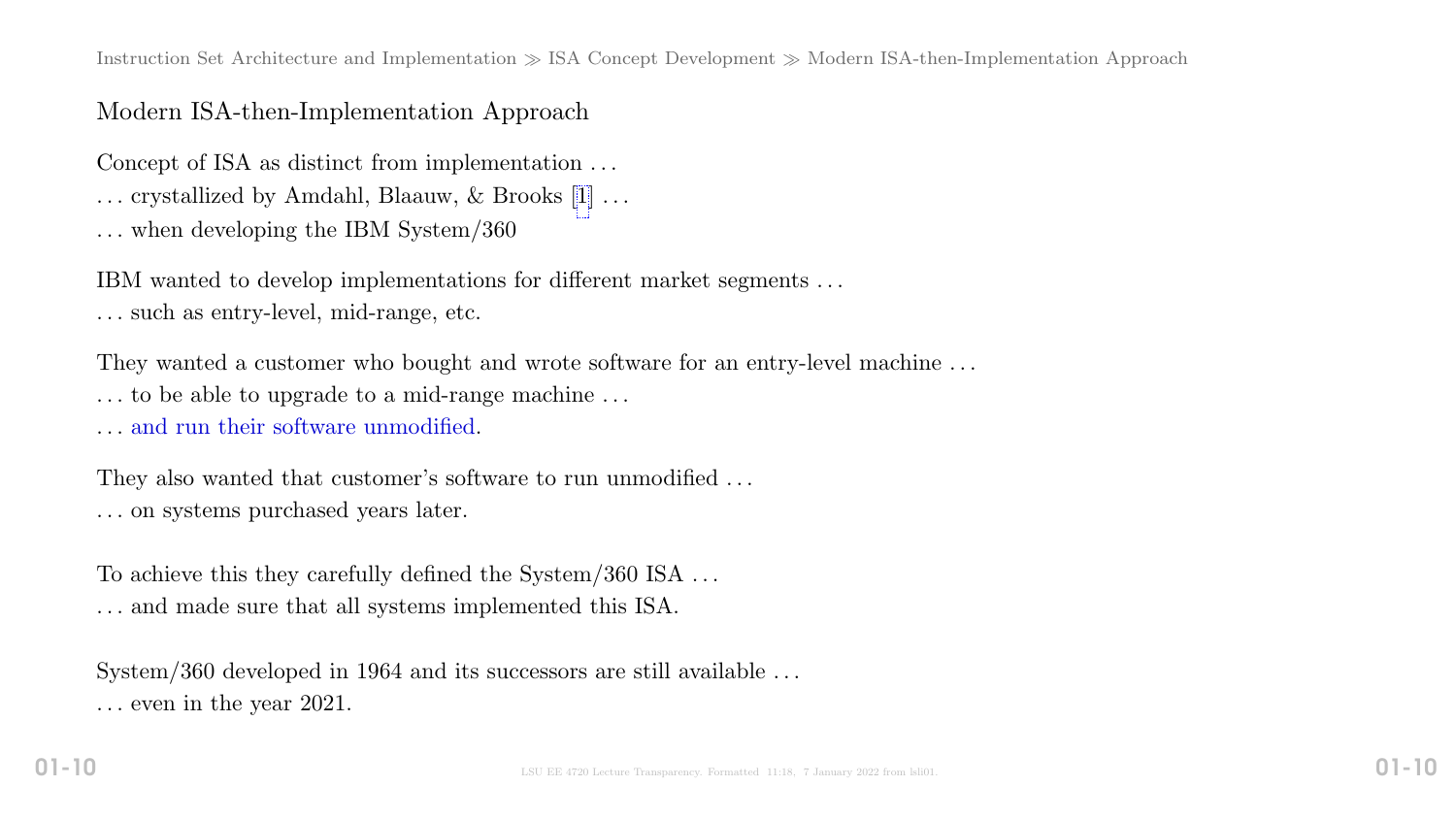Instruction Set Architecture and Implementation  $\gg$  Definitions

## Instruction Set Architecture (ISA): Precise definition of computer's instructions and their effects.

It's all that programmer needs to program machine.

It's all that hardware designer needs to design machine.

Implementation: [of an ISA] (noun) Hardware that executes instructions defined by the ISA.

Microarchitecture: Organization and features used for an implementation.

ISA and implementation descriptions at <https://www.ece.lsu.edu/ee4720/reference.html>.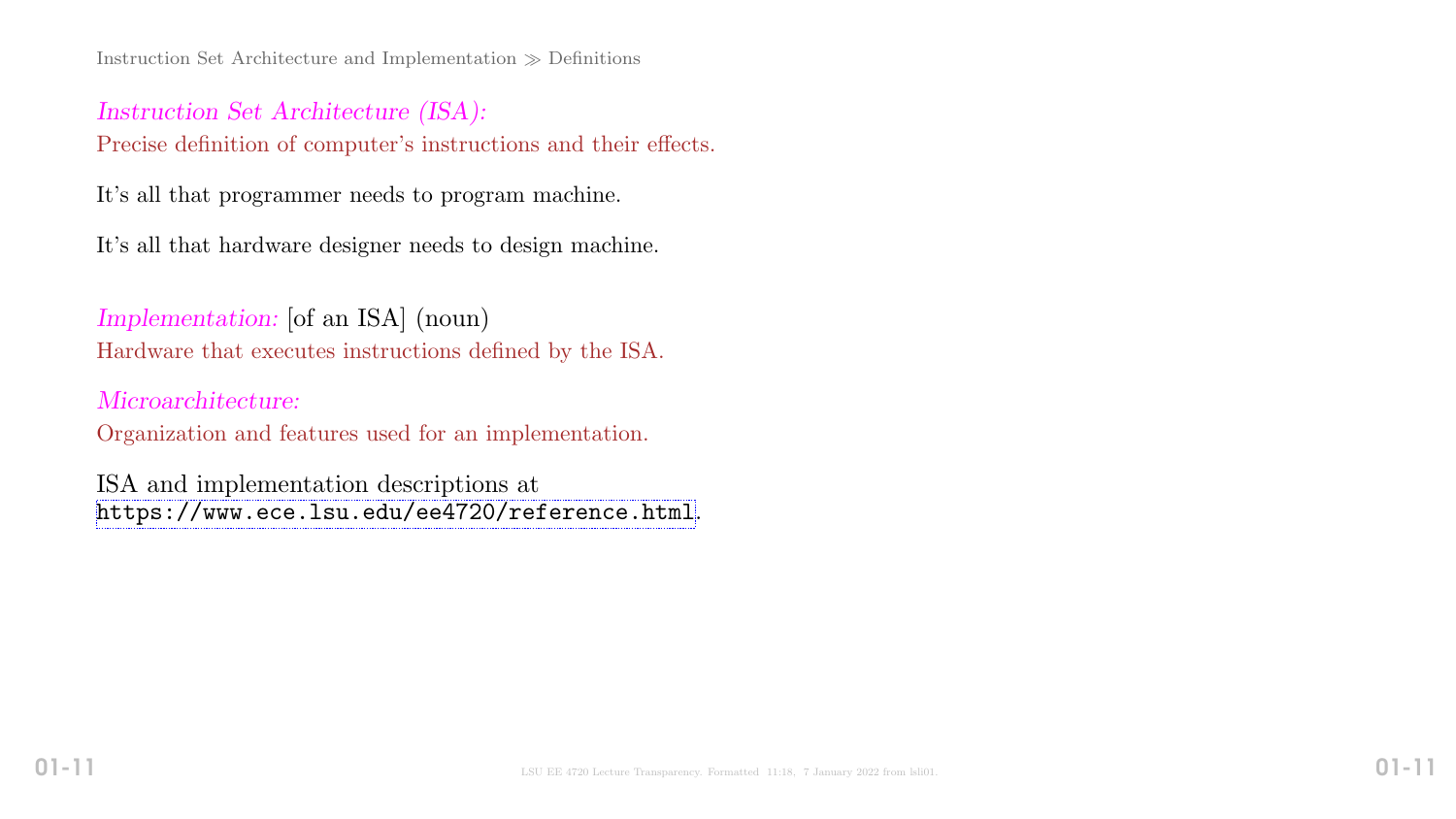Instruction Set Architecture and Implementation  $\gg$  What a Typical ISA Defines

### What a Typical ISA Defines

Instructions. (Operations, encoding, etc.)

Data Formats (Integer, Floating Point, Vector/Packed)

Registers and Memory Organization.

Interrupts, exceptions, and traps.

Implementation-Dependent Features. (Memory control, custom features.)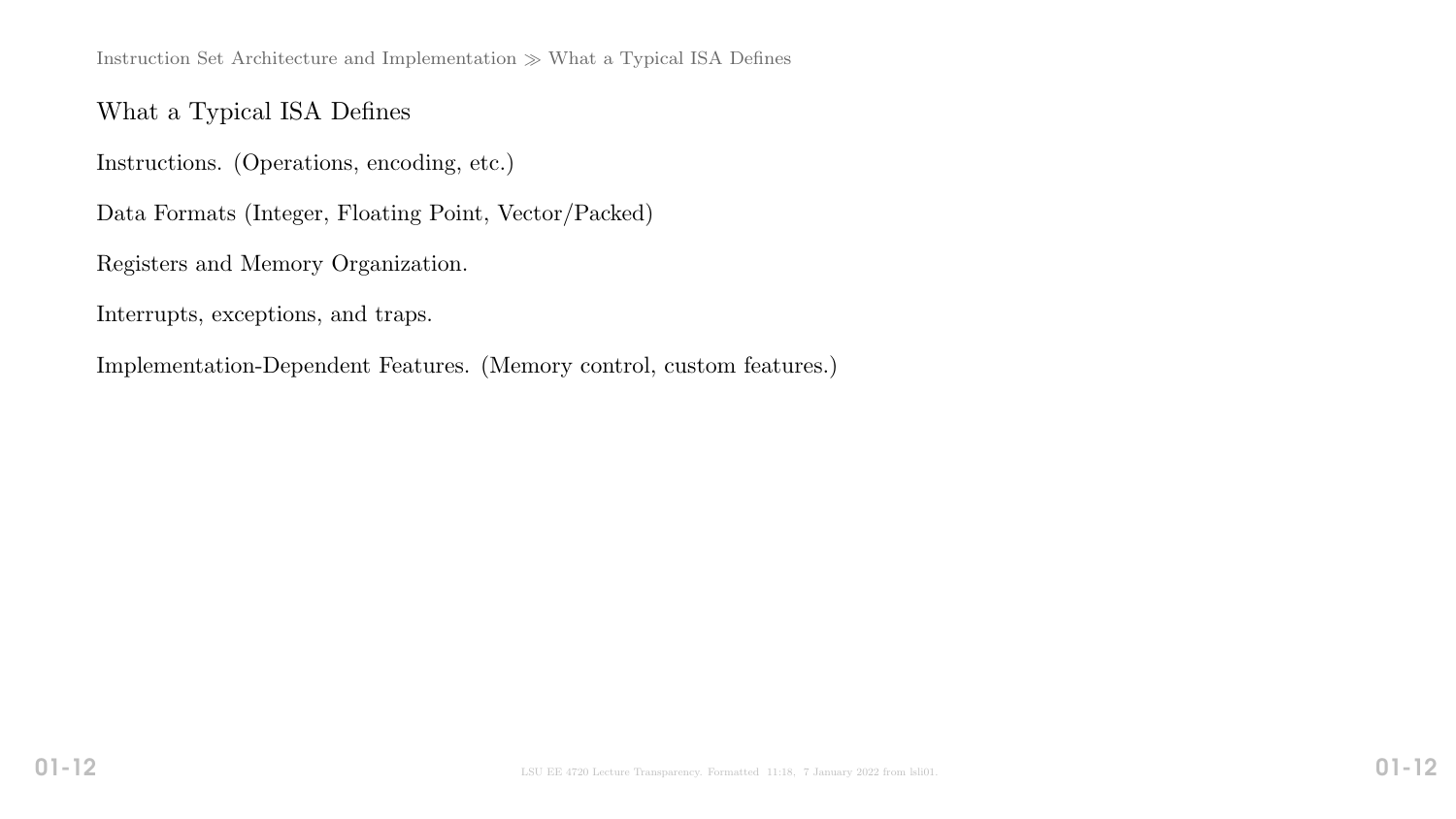Instruction Set Architecture and Implementation  $\gg$  ISA Design Goals

### ISA Design Goals

- Define what program is. (Instructions and their encodings.)
- Define what program will do. (Data types, operations.)
- Clearly distinguish defined, undefined, and implementation-dependent behavior.
- Enable good first implementation.

Easy.

- Enable good future implementations.
	- Requires foresight: See future needs and technology (e.g., gates).
	- Requires discipline: Sacrifice first-implementation performance.
	- And maybe foolishness: Insufficient first-implementation sales.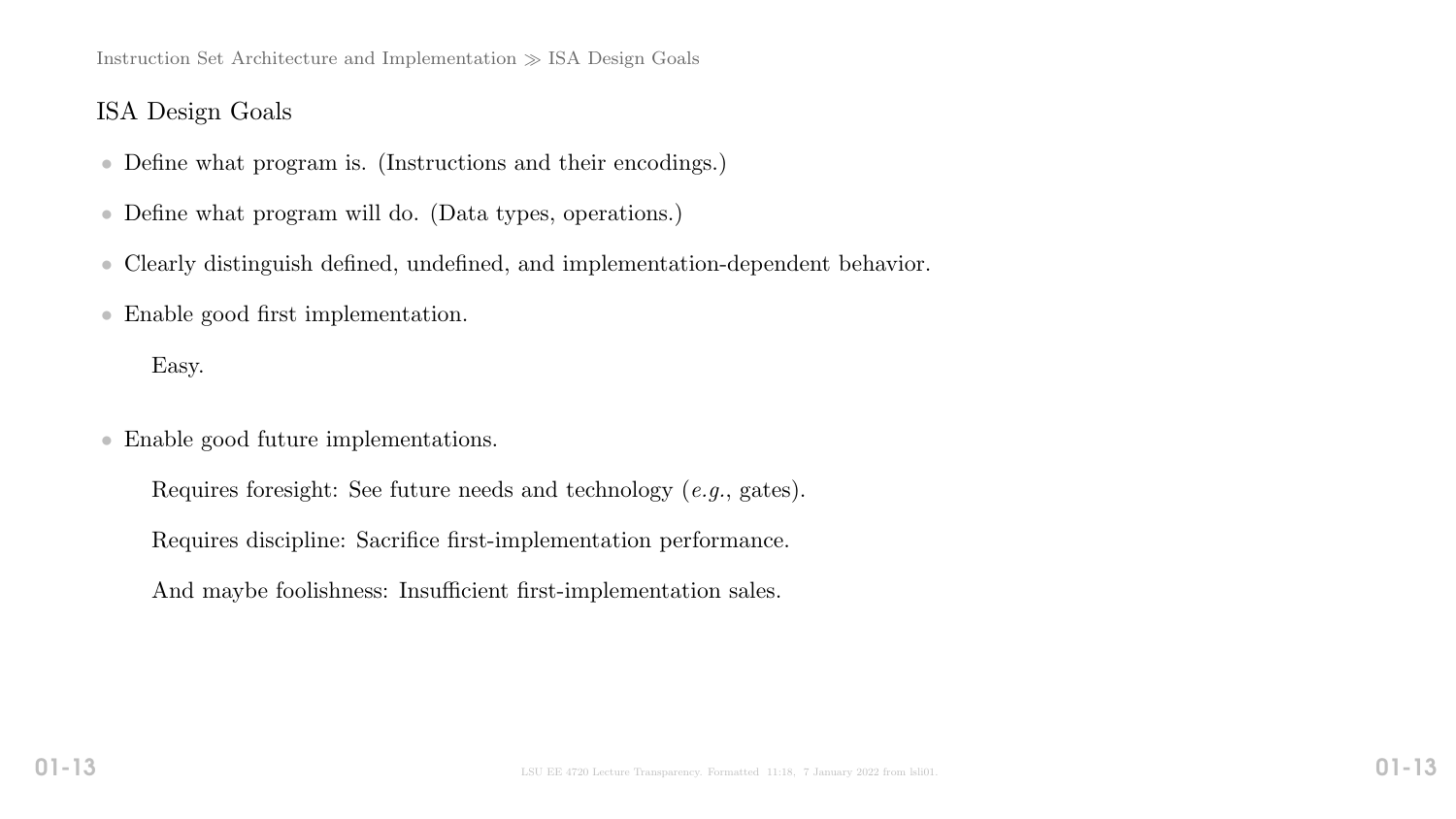## Examples of Bad (now) ISA Features

- Undefined FP rounding behavior. System/360
- Base + 16-Bit Offset Addressing. (IA-32)
- Not enough registers. (IA-32)
- Overly complex instructions. (VAX)

Bad features can be overcome by implementation. . . . . . especially if engineering budget is very large.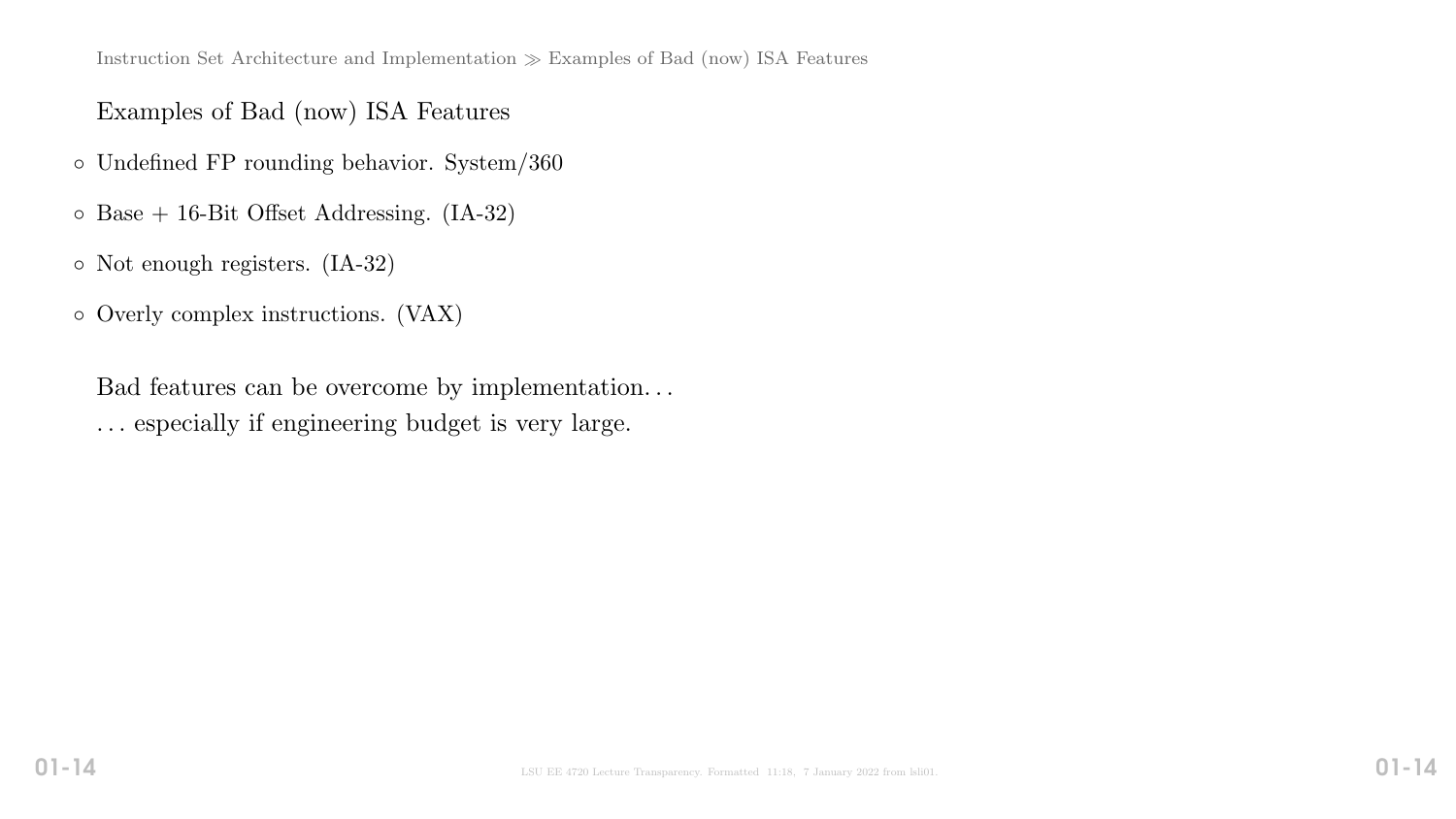Some Architectures and their Implementations  $\gg$  IBM System/360

Some Architectures and their Implementations

Architecture: IBM System/360

Developed in 1964 for large business computers.

Designers appreciated and popularized the difference between ISA and implementation.

First planned family of computers.

Very successful, successor machines still in use under name z/Architecture.

First Implementations: Model 30, Model 75.

Recent Implementation: z15.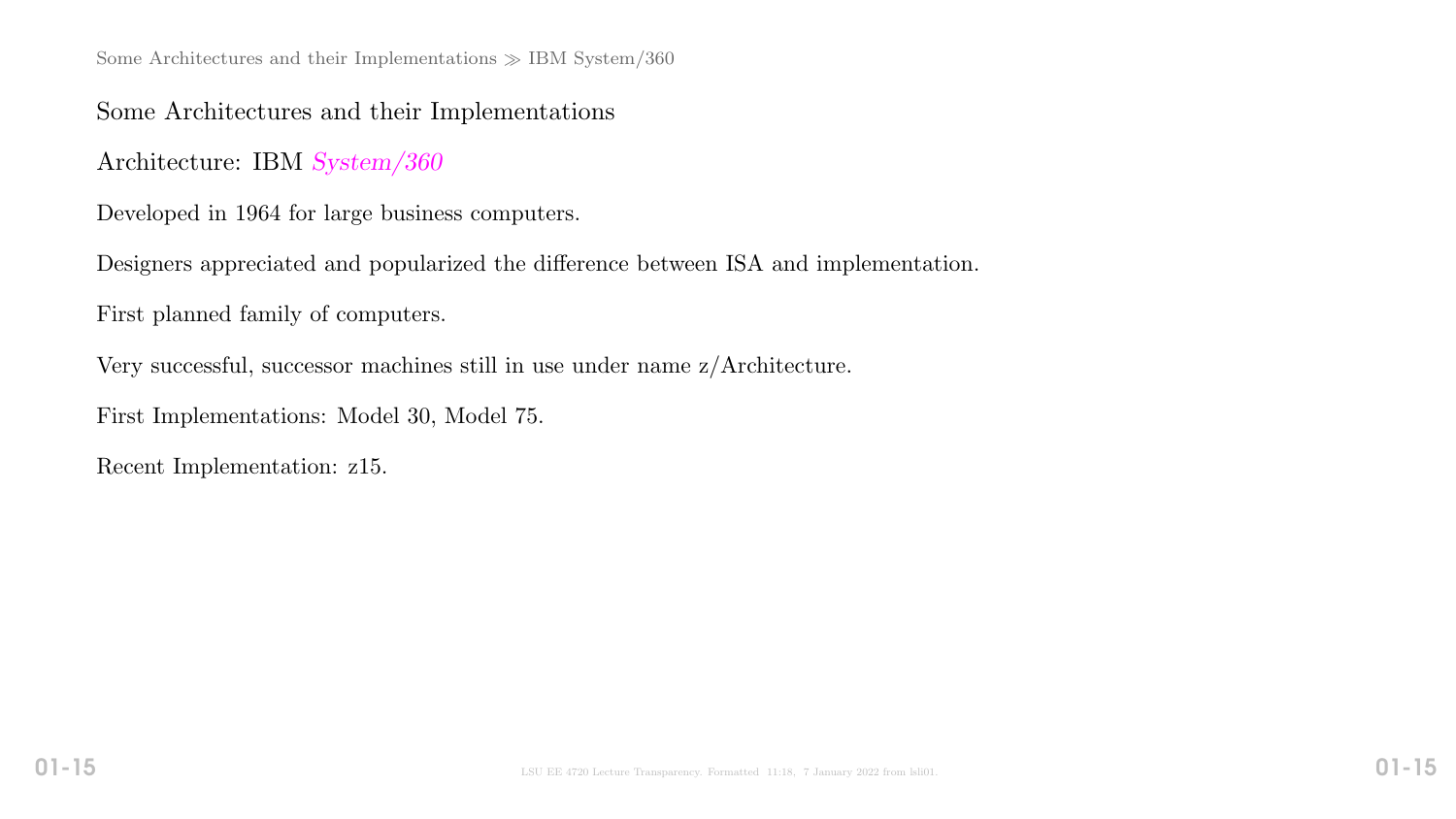Some Architectures and their Implementations  $\gg$  DEC VAX

Architecture: DEC VAX

Developed by the Digital Equipment Corporation.

First implementation: VAX 11/780, introduced in 1978.

Came to dominate minicomputer market in 1980s.

Single-chip implementations were developed but not successful.

Later DEC developed the Alpha ISA, more suitable to 1990s technology.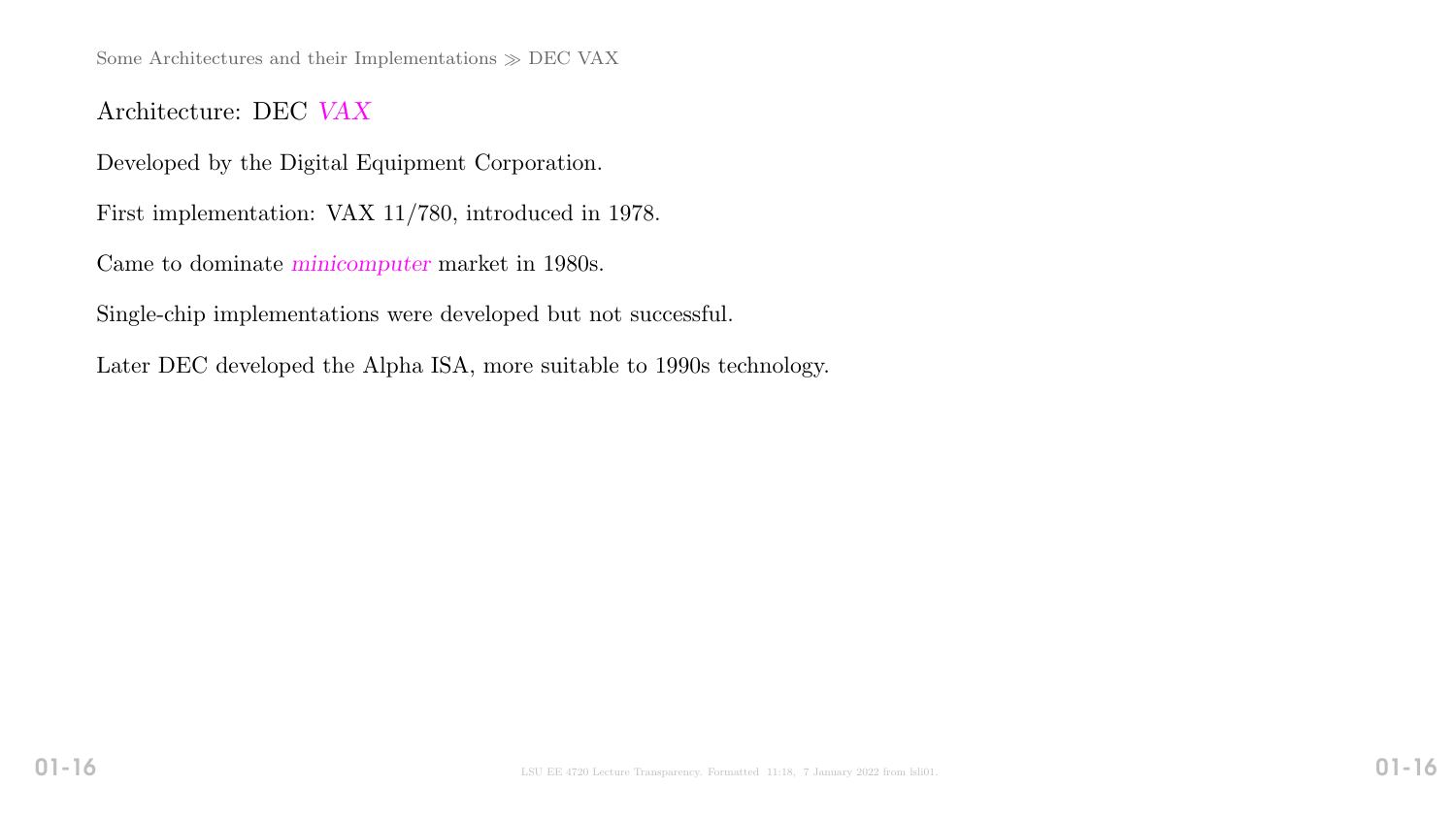### Architecture: Intel IA-32 and Intel 64

Initially developed in 1978 for small systems.

First processor: 8086, implements small part of IA-32.

Major improvements in amount of memory addressable by subsequent chips, 80186, 80286 (1982).

The 80386 (1985) could host a modern 32-bit operating system.

Later chips implemented ISA extensions for multimedia and data movement ... . . . and continued to incorporate microarchitectural innovations.

80486 (1989), Pentium (1992), Pentium Pro (1995), Pentium II (1997), Pentium III (1999), Pentium 4 (2000), Core Duo (2006), Core i7 6gen (2015), Core i9-9980XE (2018). . .

Unlike System/360, the way it would be used was not forseen.

Includes unpopular features, such as small memory segments.

Nevertheless, implementations have competed well with modern ISAs.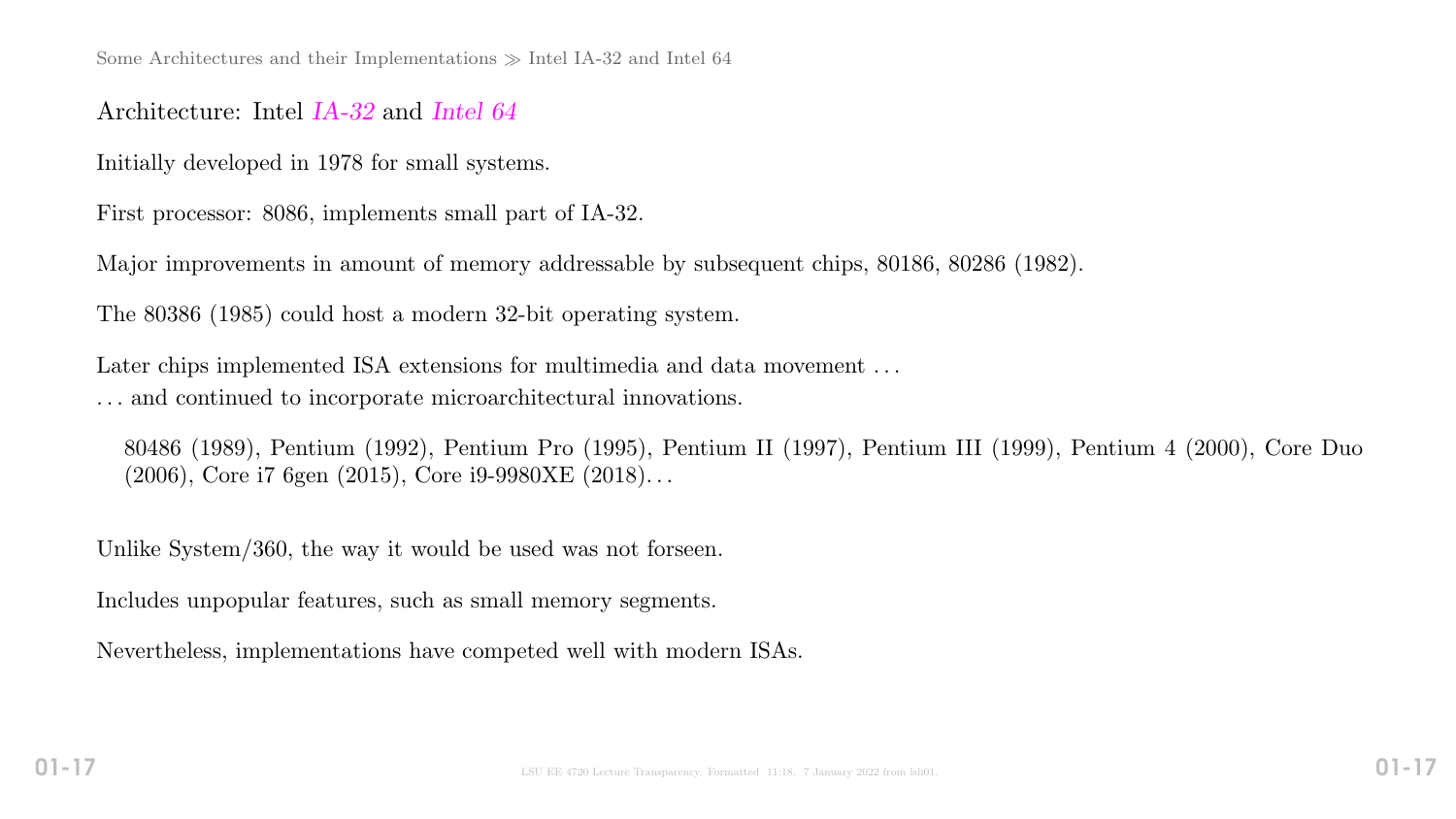Architecture: DEC (then Compaq, now HP) Alpha

An example of a RISC processor.

Designed for easy programming.

Designed for easy implementation.

RISC programs are larger than others, but run faster.

Developed for a 25-year lifetime.

First implementation: DECchip 21064 (1992).

Later implementations: 21264, 21364.

Implementations are usually the fastest processors.

Alas, Compaq plans to discontinue it.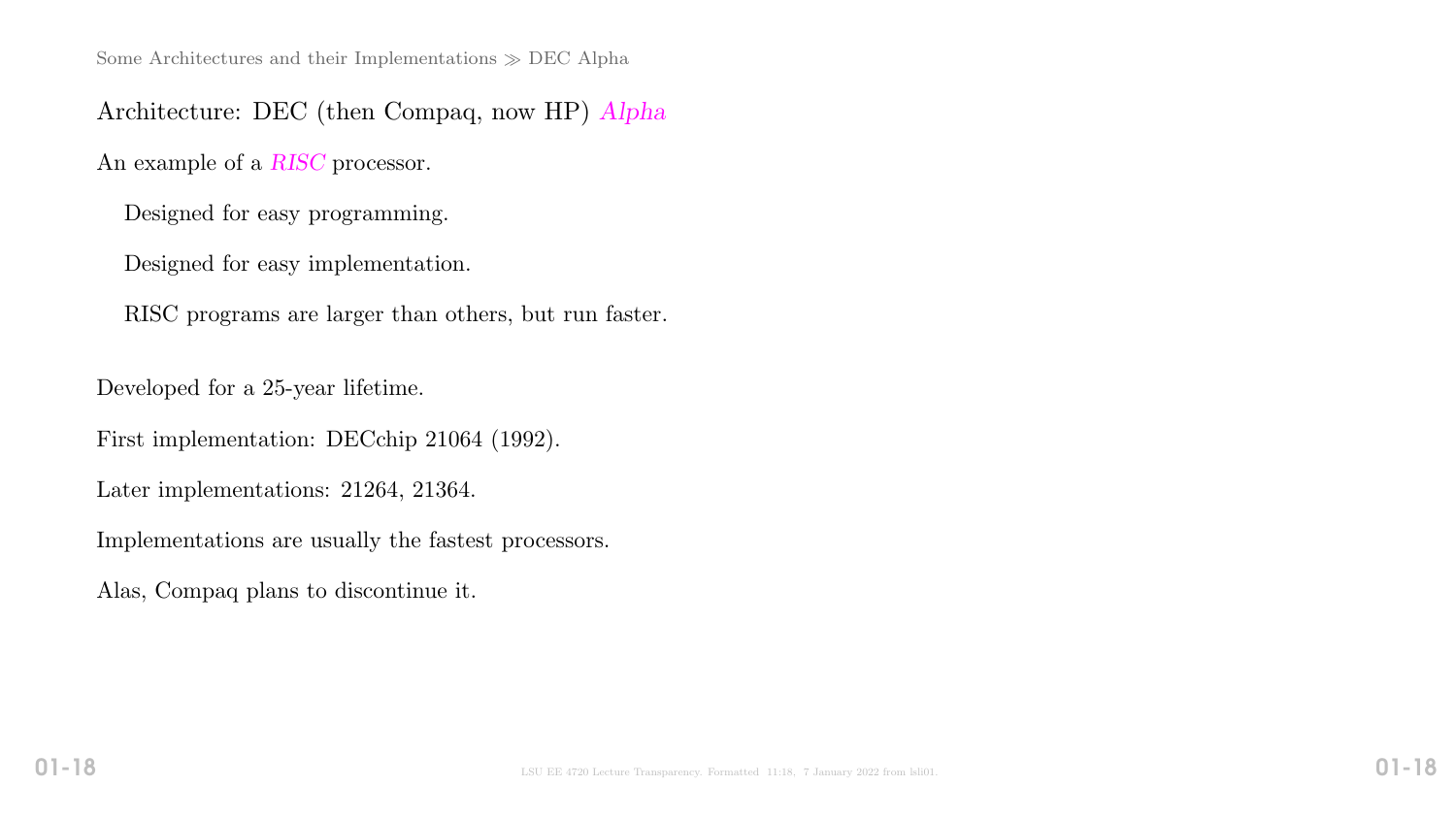Some Architectures and their Implementations  $\gg$  Intel Itanium

### Architecture: *Itanium* (née IA-64)

First general purpose VLIW ISA.

ISA helps processor overcome problems in turn-of-the-century processors.

First implementation: Itanium (same name as architecture) (2000).

Radically different from other processors.

Did not succeed.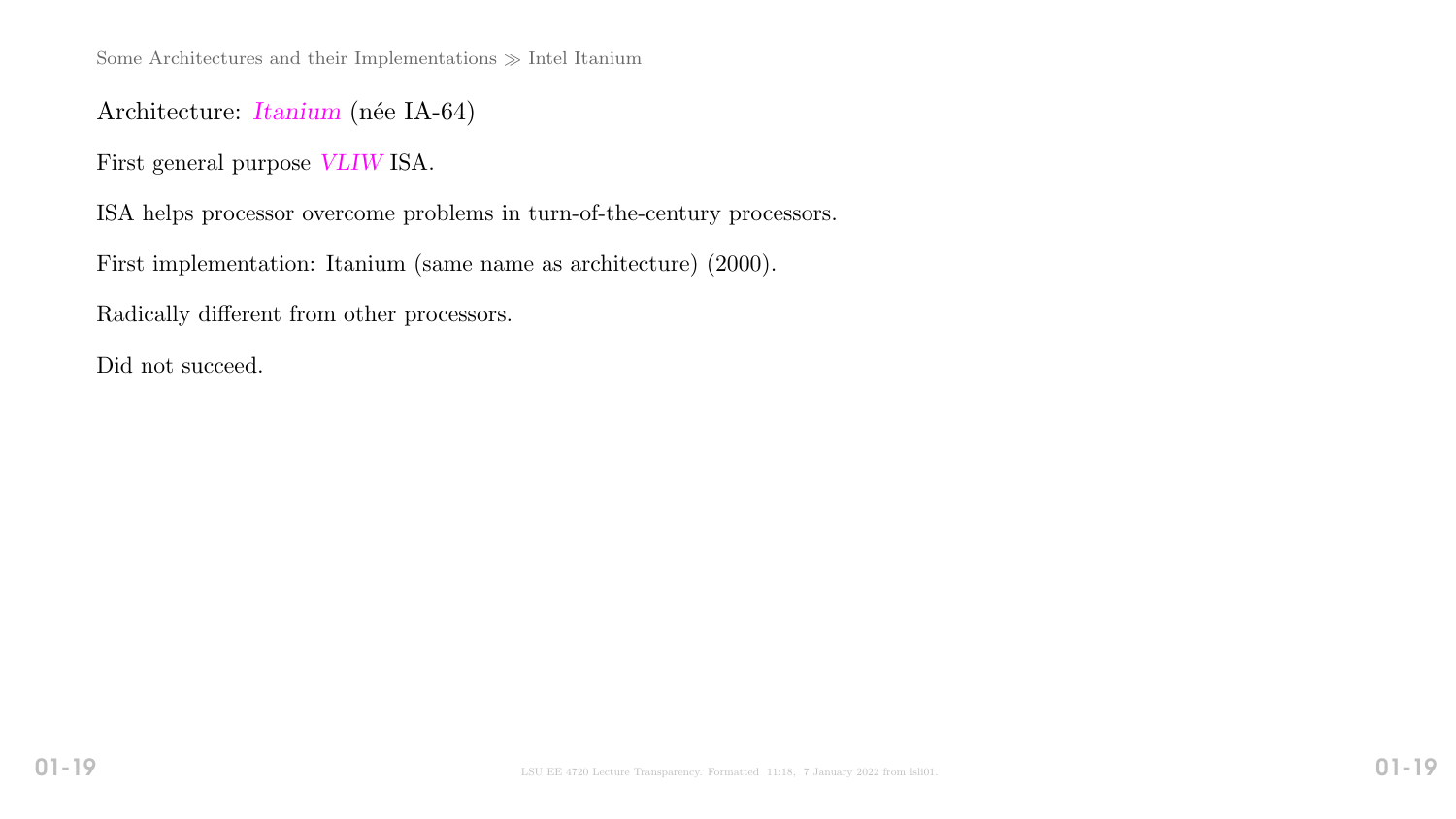### Architectures: ARMv7 and substantially different ARMv8

Designed for personal computers by Acorn Computers in mid 1980s.

Later became popular for embedded systems, and after that general use.

Two major variants: A32, A64.

A32 has many quirky features such as making PC an integer register.

A64 is more conventional and is being adopted in mass-market devices.

Still growing in popularity.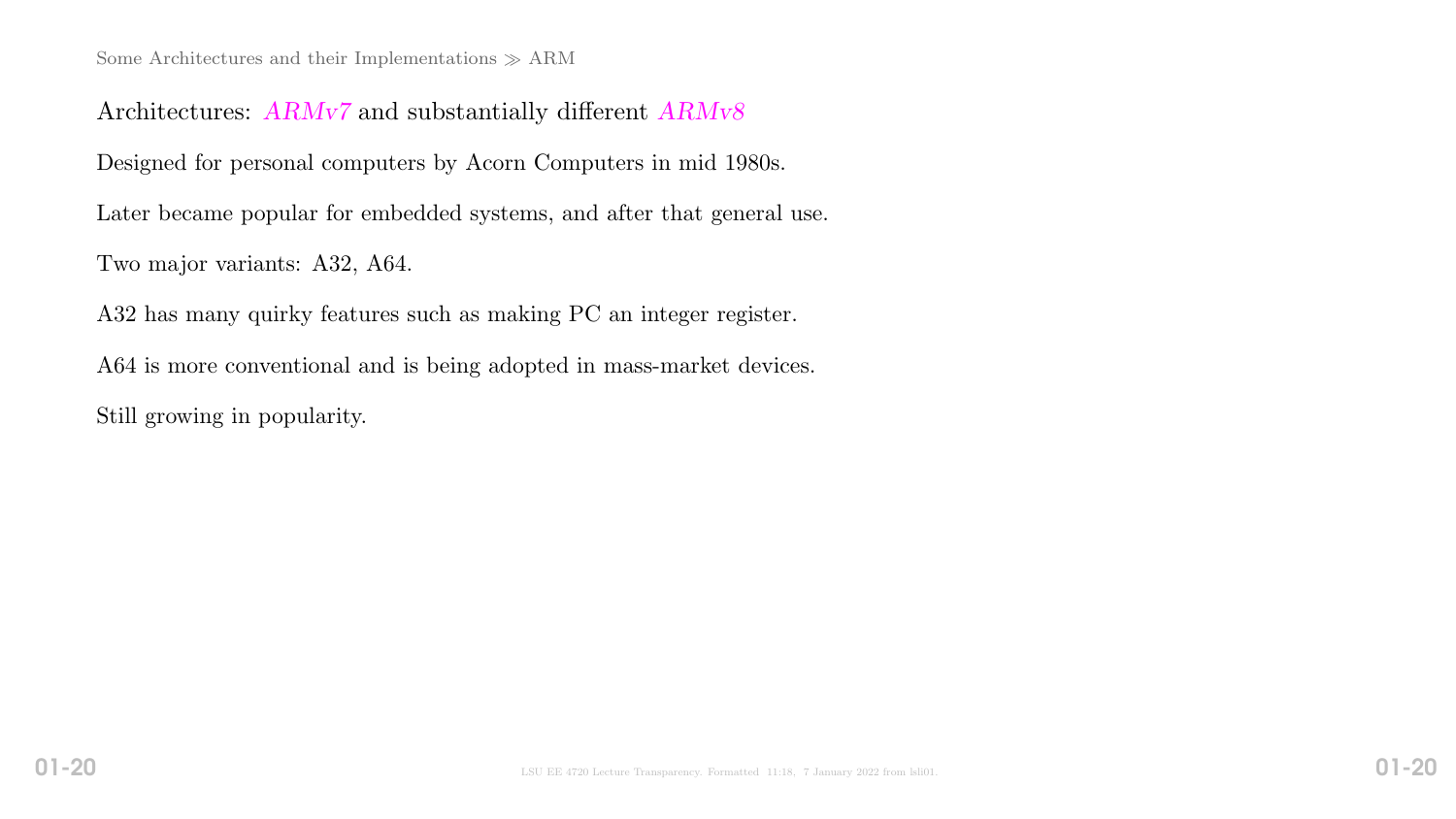This Course

### This Course

ISA Features and Families

Reference ISA: MIPS 32

Families: RISC, CISC, VLIW

Features: Common to the semi-exotic.

Specific: SPARC, RISC-V, IA-32/Intel 64, Itanium, VAX, PowerPC, ARM A64, etc.

Microarchitecture (Implementation Techniques)

Basic Pipelining

Deep Pipelining, Superscalar, VLIW, Multicore.

Branch Prediction

Dynamic Scheduling (Out-of-order execution.)

Memory and Caches